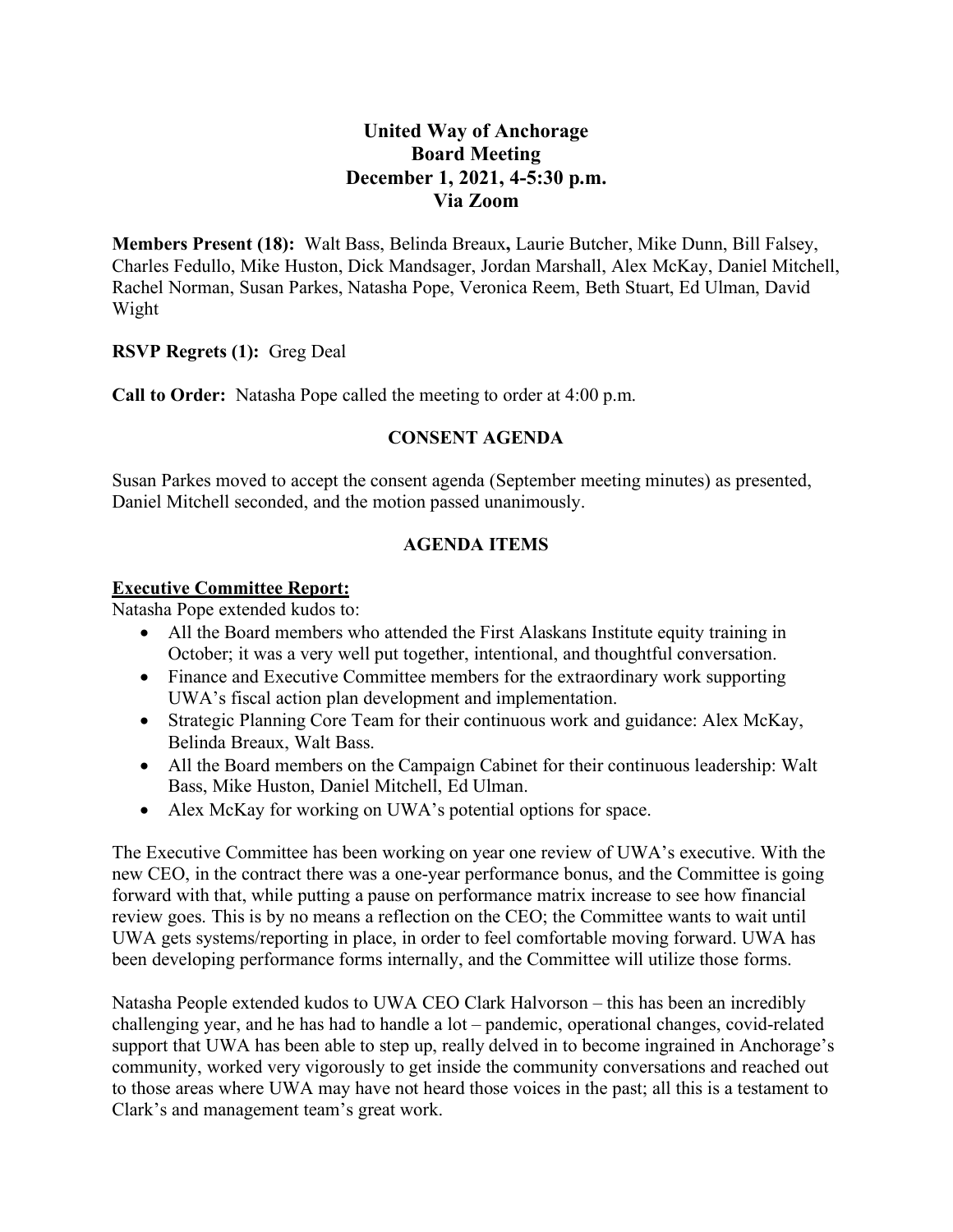Audit has been postponed to March when it became apparent to Finance Committee that UWA needs to address the weaknesses found within the financial reporting. There were a couple of CFO transitions, and lots of transitions inside the finance section. UWA developed an assessment plan and an action plan; more will be covered in the Finance Committee update. There have been grant applications submitted but if that money doesn't come in, the Executive Committee has stated that even if it's coming out of reserves, UWA needs financial systems improvement, and so help was hired. The Committee recommended that management expends the necessary funds to engage financial consultants. The Committee didn't want to just fix the financial reporting, but stand back, look at the big picture, and fix it as a whole.

The Committee has been working with management on the space issues. ConocoPhillips has been very gracious in hosting UWA in their tower for many years, and then Alaska USA has graciously offered space. The Committee identified that UWA needs space that fits its needs, and UWA is exploring opportunities and has a donor (essentially a legacy type of gift) who is interested in being a part of this opportunity.

The upcoming events include First Alaskans Institute equity training on December 8-9; Lindsay Hill presentation on equity, inclusion, and diversity on December 15; and TOC talk on Pay for Success on December 9.

The Committee is asking Board members to let the Committee know if they have an interest in serving as an Executive Officer or nominate someone.

#### **Finance Committee Report:**

Aminata Taylor reported that the urgent activity right now is to complete the audit. Lia Patton, one of the audit partners, is currently working on reviewing the financial information to make sure UWA is prepared for the audit in March. Realistically, UWA is looking at about 12 to 18 months for the restructuring. July and October numbers will be solidified no later than January 7. Before that, UWA will be sending the Finance Committee information that will help them make the decisions – account receivables/payables, as well as actuals. UWA will also provide understanding of its cash position.

Laurie Butcher extended kudos to UWA management for stepping up, recognizing the issues, and working with the Board and being transparent. The Committee was very supportive of moving the audit. The Committee hasn't identified anything that points to fraud or financial instability.

#### **Campaign Update:**

Cassandra Stalzer reported that as of December 1, UWA has raised \$2.24 million in the community campaign. Right now, UWA is \$42,000 ahead of December 1 last year, and can identify about \$350,000 in potential revenue in campaigns that are starting later or have yet to start. The overall theme is much like last year – there is a smaller group but more committed group of corporate partners, but many of their campaigns are growing. Northrim has grown their campaign for the second straight year. GCI's employee giving is up 30% this year. And UWA's partners in the major oil industry continue to be strong with ConocoPhillips, Alyeska and Exxon having great campaign years. Giving from employees of UWA's nonprofit partners is up 19%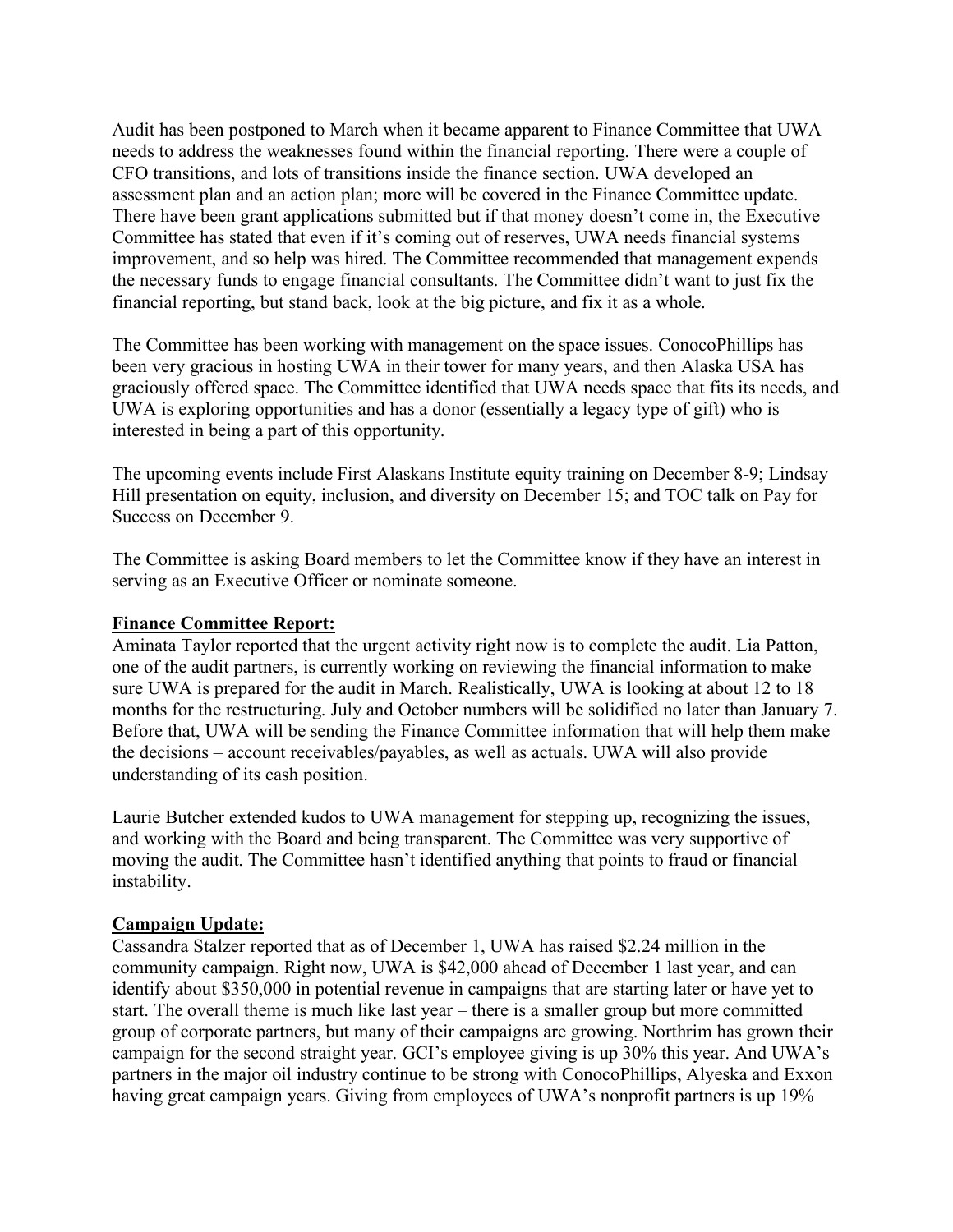over last year. This year, UWA will welcome back a campaign by FNBA, and they have always been in top 20.

On the flipside, UWA has not been as successful in turning its newest partners – ASRC Energy Services or Delta Constructors – into ongoing commitments. Campaign software is projecting that UWA will end the year at just over \$4 million. But there are a few opportunities to grow higher than what is projected by the end of the fiscal year, and it is mainly in these two areas:

- 1. Renew support from donors who gave for the first time to AK Can Do. UWA has been working to steward them throughout the year, and Clark has been doing many check in phone calls, in hopes that they will again partner with UWA to support the community.
- 2. Continue to invest in other micro-campaigns. Walk for Warmth produced \$50,000 last year, and the Warm Hearts Warm Homes fund raised more than \$40,000. These are unique giving opportunities that have potential to bring in new donors.

UWA's public campaign results are a bit mixed. The State of Alaska Share campaign is experiencing a renewal as staff leadership becomes more interested in engaging state employees in giving. To date, they have secured a \$25,000 matching grant from Rasmuson Foundation. Both the Muni and ASD campaigns are experiencing some delays based on issues within their workplaces.

## **President's Report:**

June Sobocinski provided an update on education work:

- 197 at-risk high school students supported with tutoring, evening classes, phone check ins, home visits, food, housing, rental assistance, healthcare, job and financial application assistance, and low-cost phone service.
- Supported elementary and middle school students at 13 low-income area schools with tutoring, extracurriculars, basic needs, health care and transportation, helping to improve their attendance rates by 10%.
- Launched a pilot Parent Council in partnership with Alaska Public Media. The Parent Council brings lived experience – context expertise – to the table so that parents and providers can work together to find solutions to the challenges children experience. In October, parents voted to address peer racism and cyber-bullying.
- Next up is the launch of Cradle to Career: a new direction is set, and many new members are onboard. Education and self-determination are key in preventing homelessness and poverty. The team saw stubborn and persistent disparity in outcomes by race and ethnicity despite overall gains in graduation. Therefore, the team has identified that equity will form the foundation of future efforts. The team also has changed course to place more emphasis on "whole child" approaches that support children's physical and mental health. The big goal for the next 5 years will be to improve children's reading proficiency. The first meeting of new Cradle to Career team was November 8. A community launch event is in the works for February  $6 - a$  fun, large-scale family event to engage diverse families and to celebrate the vast potential of all children.

Clark Halvorson shared that a major donor has put an offer in on the new office space and will hold the title. He will offer UWA a long-term discount on square footage ( $\sim $1.30$ /sq ft). Over time, there may be an opportunity for UWA to own the building but that is not on the table right now. UWA would hold a master lease with the ability to sub-lease.